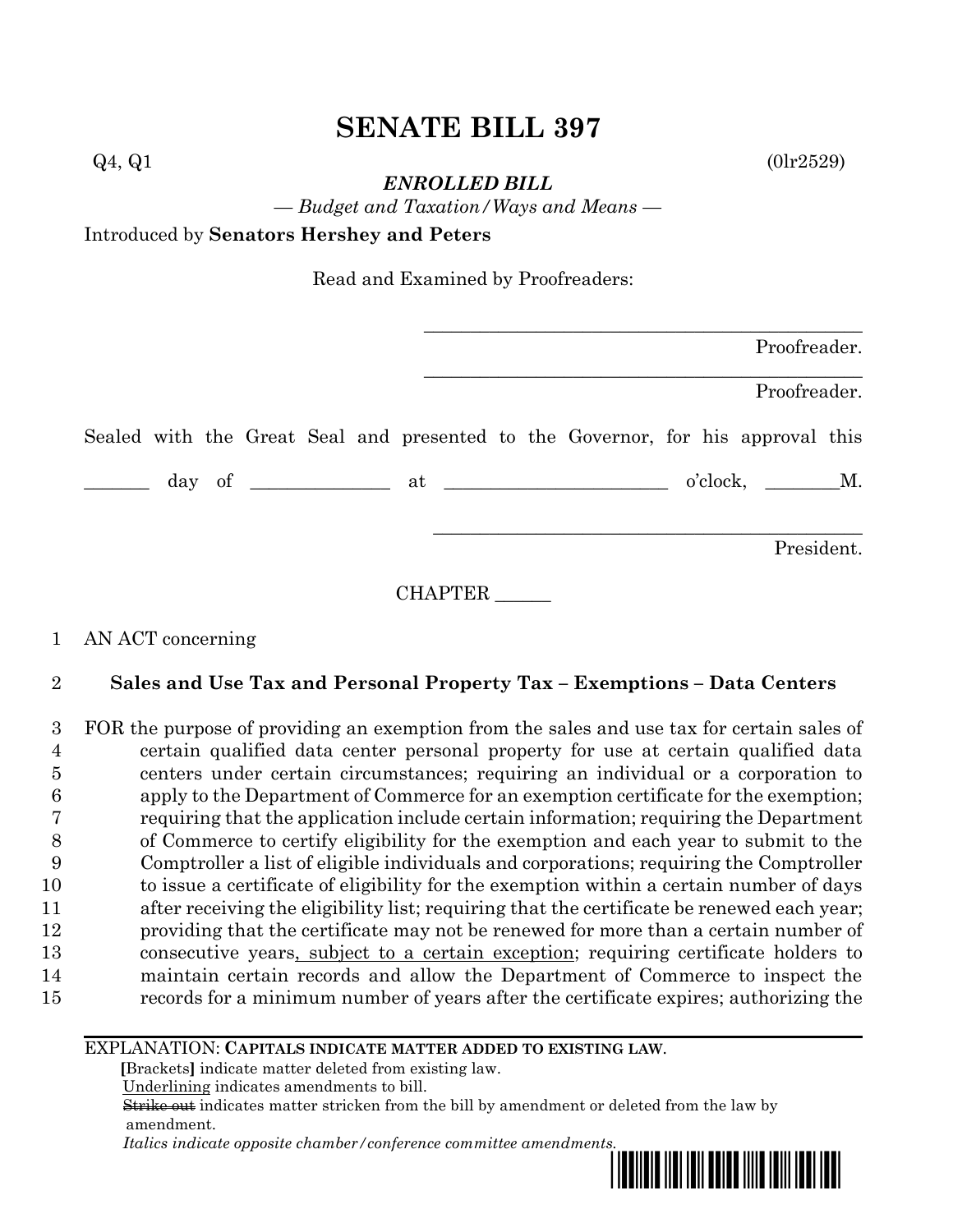#### **SENATE BILL 397**

 Department of Commerce, under certain circumstances, to revoke the certificate; requiring that the individual or corporation be afforded a certain appeal before the Comptroller is notified of the revocation; authorizing the Comptroller to make a certain assessment; authorizing the governing body of a county or municipal corporation to reduce or eliminate the assessment of certain personal property used in certain qualified data centers; requiring the governing body of a county or municipal corporation to submit a copy of a certain law to the State Department of Assessments and Taxation; providing that, if the State Department of Assessments and Taxation receives a copy of the law on or before a certain date, the law is effective for the next taxable year; requiring the State Department of Assessments and Taxation, under certain circumstances, to provide a municipal corporation with a certain assessment of certain personal property; *authorizing the State Department of Assessments and Taxation to adopt certain regulations;* defining certain terms; providing for the application of certain provisions of this Act; and generally relating to exemptions from the sales and use tax and personal property tax for qualified data center personal property.

BY adding to

- Article Tax General
- Section 11–236
- Annotated Code of Maryland
- (2016 Replacement Volume and 2019 Supplement)
- BY adding to
- Article Tax Property
- Section 7–246
- Annotated Code of Maryland
- (2019 Replacement Volume)
- SECTION 1. BE IT ENACTED BY THE GENERAL ASSEMBLY OF MARYLAND, That the Laws of Maryland read as follows:

### **Article – Tax – General**

**11–236.**

 **(A) (1) IN THIS SECTION THE FOLLOWING WORDS HAVE THE MEANINGS INDICATED.**

 **(2) "DATA CENTER" MEANS A BUILDING OR GROUP OF BUILDINGS USED TO HOUSE COMPUTER SYSTEMS, COMPUTER STORAGE EQUIPMENT, AND ASSOCIATED INFRASTRUCTURE THAT BUSINESSES OR OTHER ORGANIZATIONS USE TO ORGANIZE, PROCESS, STORE, AND DISSEMINATE LARGE AMOUNTS OF DATA.**

- 
- **(3) "DEPARTMENT" MEANS THE DEPARTMENT OF COMMERCE.**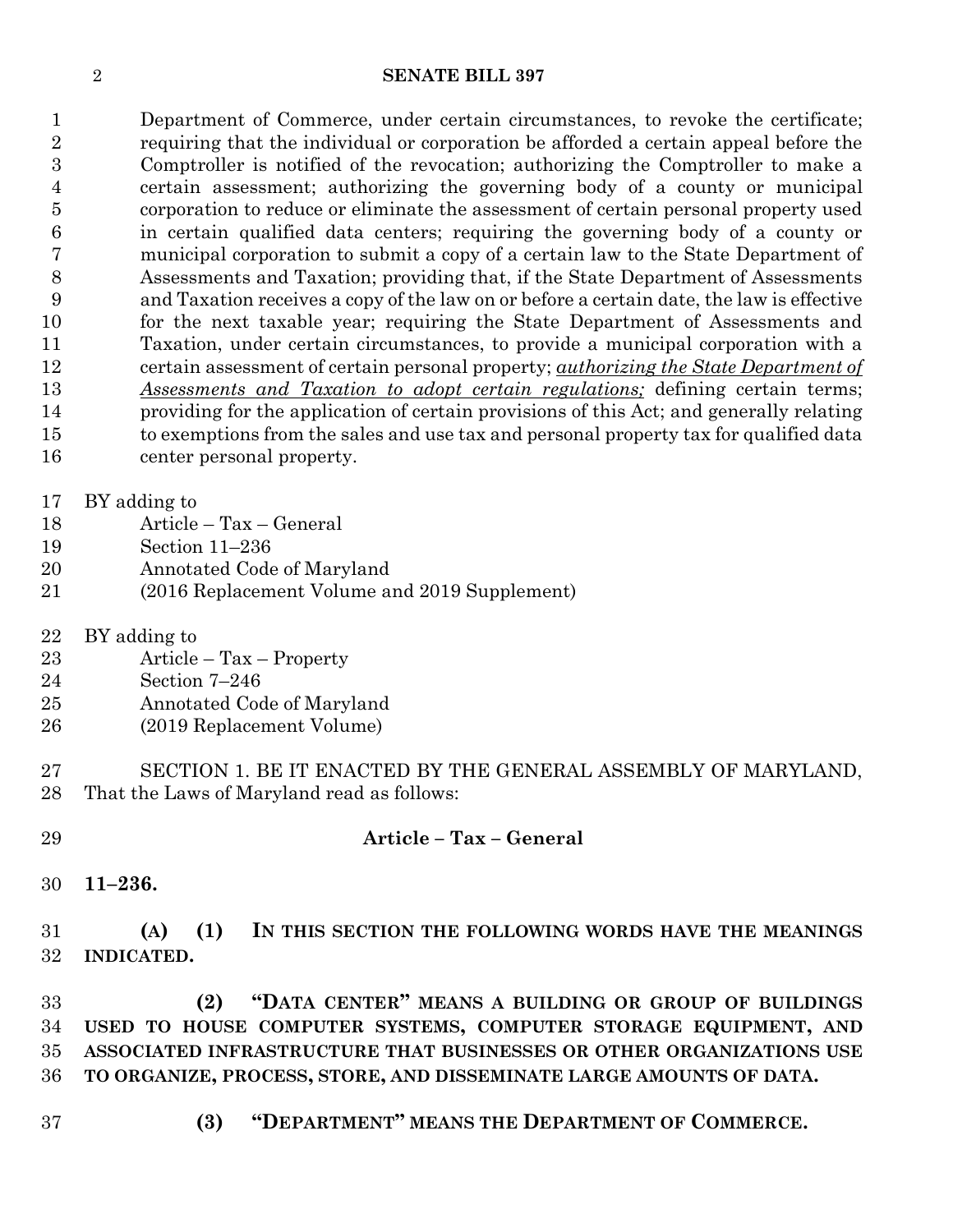**(4) "OPPORTUNITY ZONE" MEANS AN AREA THAT HAS BEEN DESIGNATED AS A QUALIFIED OPPORTUNITY ZONE IN THE STATE UNDER § 1400Z–1 OF THE INTERNAL REVENUE CODE.**

 **(5) (I) "QUALIFIED DATA CENTER" MEANS A DATA CENTER LOCATED IN THE STATE IN WHICH AN INDIVIDUAL OR A CORPORATION, WITHIN 3 YEARS AFTER SUBMITTING AN APPLICATION FOR THE SALES AND USE TAX EXEMPTION UNDER THIS SECTION, HAS:**

 **1. FOR A DATA CENTER LOCATED WITHIN A TIER I AREA, INVESTED AT LEAST \$2,000,000 IN QUALIFIED DATA CENTER PERSONAL PROPERTY AND CREATED AT LEAST FIVE QUALIFIED POSITIONS; OR**

 **2. FOR A DATA CENTER LOCATED IN ANY OTHER AREA OF THE STATE, INVESTED AT LEAST \$5,000,000 IN QUALIFIED DATA CENTER PERSONAL PROPERTY AND CREATED AT LEAST FIVE QUALIFIED POSITIONS.**

**(II) "QUALIFIED DATA CENTER" INCLUDES:**

 **1. A DATA CENTER THAT IS A CO–LOCATED OR HOSTING DATA CENTER WHERE EQUIPMENT, SPACE, AND BANDWIDTH ARE AVAILABLE TO LEASE TO MULTIPLE CUSTOMERS; AND**

 **2. AN ENTERPRISE DATA CENTER OWNED AND OPERATED BY THE COMPANY IT SUPPORTS.**

 **(6) (I) "QUALIFIED DATA CENTER PERSONAL PROPERTY" MEANS PERSONAL PROPERTY PURCHASED OR LEASED TO ESTABLISH OR OPERATE A DATA CENTER.**

 **(II) "QUALIFIED DATA CENTER PERSONAL PROPERTY" INCLUDES:**

 **1. COMPUTER EQUIPMENT OR ENABLING SOFTWARE USED FOR THE PROCESSING, STORAGE, RETRIEVAL, OR COMMUNICATION OF DATA, INCLUDING SERVERS, ROUTERS, CONNECTIONS, AND OTHER ENABLING HARDWARE USED IN THE OPERATION OF THAT EQUIPMENT;**

 **2. HEATING, VENTILATION, AND AIR–CONDITIONING AND MECHANICAL SYSTEMS, INCLUDING CHILLERS, COOLING TOWERS, AIR–HANDLING UNITS, PUMPS, ENERGY STORAGE OR ENERGY EFFICIENCY TECHNOLOGY, AND OTHER CAPITAL EQUIPMENT USED IN THE OPERATION OF THAT EQUIPMENT; AND**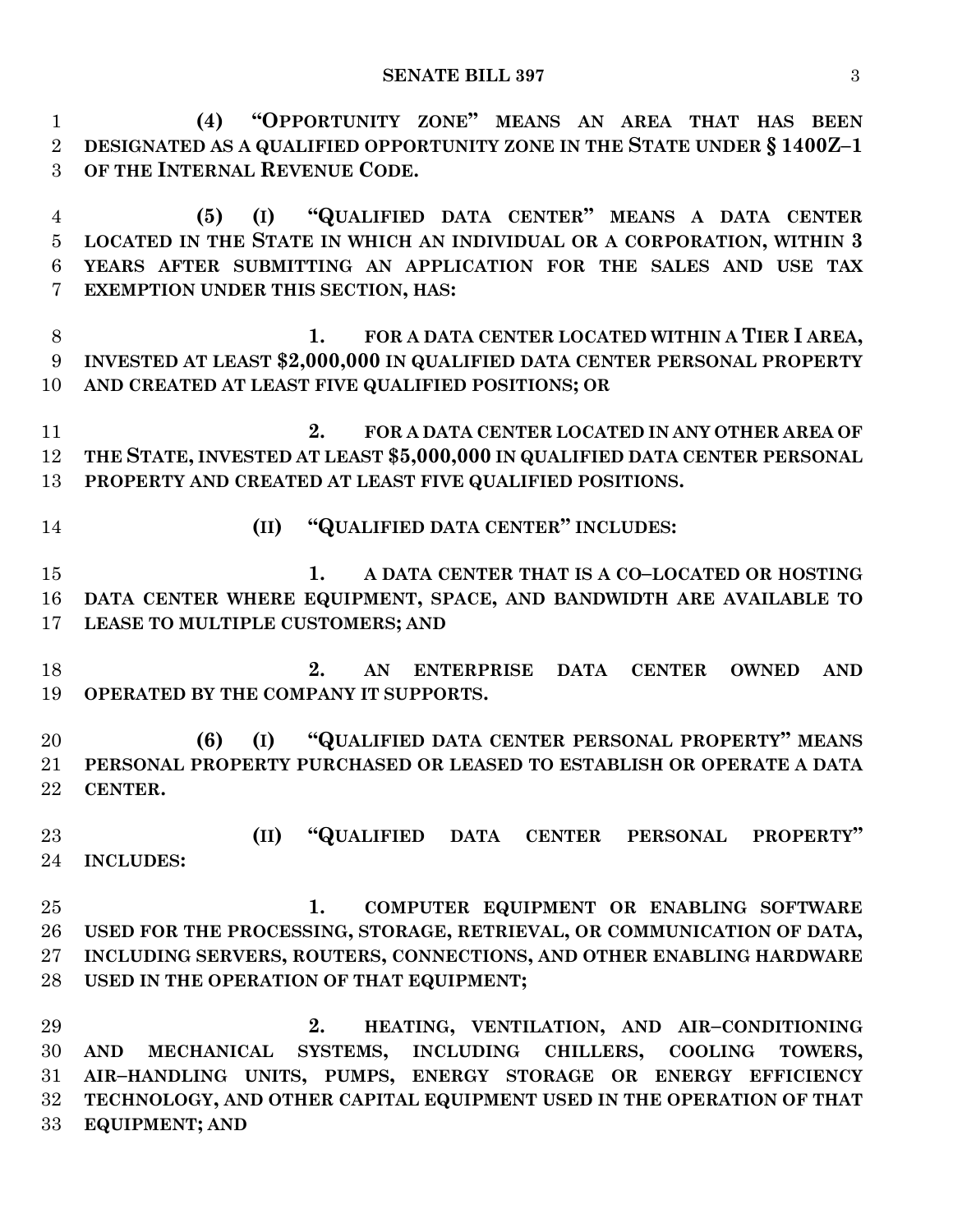#### **SENATE BILL 397**

 **3. EQUIPMENT NECESSARY FOR THE GENERATION, TRANSFORMATION, TRANSMISSION, DISTRIBUTION, OR MANAGEMENT OF ELECTRICITY, INCLUDING EXTERIOR SUBSTATIONS, GENERATORS, TRANSFORMERS, UNIT SUBSTATIONS, UNINTERRUPTIBLE POWER SUPPLY SYSTEMS, BATTERIES, POWER DISTRIBUTION UNITS, REMOTE POWER PANELS, AND ANY OTHER CAPITAL EQUIPMENT NECESSARY FOR THESE PURPOSES. (7) (I) "QUALIFIED POSITION" MEANS A POSITION THAT: 1. IS A FULL–TIME POSITION OF INDEFINITE DURATION; 2. PAYS AT LEAST 150% OF THE STATE MINIMUM WAGE; 3. IS NEWLY CREATED BECAUSE A DATA CENTER BEGINS OR EXPANDS IN A SINGLE LOCATION IN THE STATE; AND 4. IS FILLED. (II) "QUALIFIED POSITION" DOES NOT INCLUDE A POSITION: 1. CREATED IF AN EMPLOYMENT FUNCTION IS SHIFTED FROM AN EXISTING DATA CENTER IN THE STATE TO ANOTHER DATA CENTER OF RELATED OWNERSHIP IF THE POSITION IS NOT A NET NEW JOB IN THE STATE; 2. CREATED THROUGH A CHANGE IN OWNERSHIP OF A TRADE OR BUSINESS; 3. CREATED THROUGH A CONSOLIDATION, MERGER, OR RESTRUCTURING OF A BUSINESS ENTITY IF THE POSITION IS NOT A NET NEW JOB IN THE STATE; 4. CREATED IF AN EMPLOYMENT FUNCTION IS CONTRACTUALLY SHIFTED FROM AN EXISTING BUSINESS ENTITY IN THE STATE TO ANOTHER BUSINESS ENTITY IF THE POSITION IS NOT A NET NEW JOB IN THE STATE; OR 5. FILLED FOR A PERIOD OF LESS THAN 12 MONTHS. (8) "TIER I AREA" MEANS: (I) A TIER I COUNTY AS DEFINED IN § 1–101 OF THE ECONOMIC DEVELOPMENT ARTICLE; OR (II) AN OPPORTUNITY ZONE.**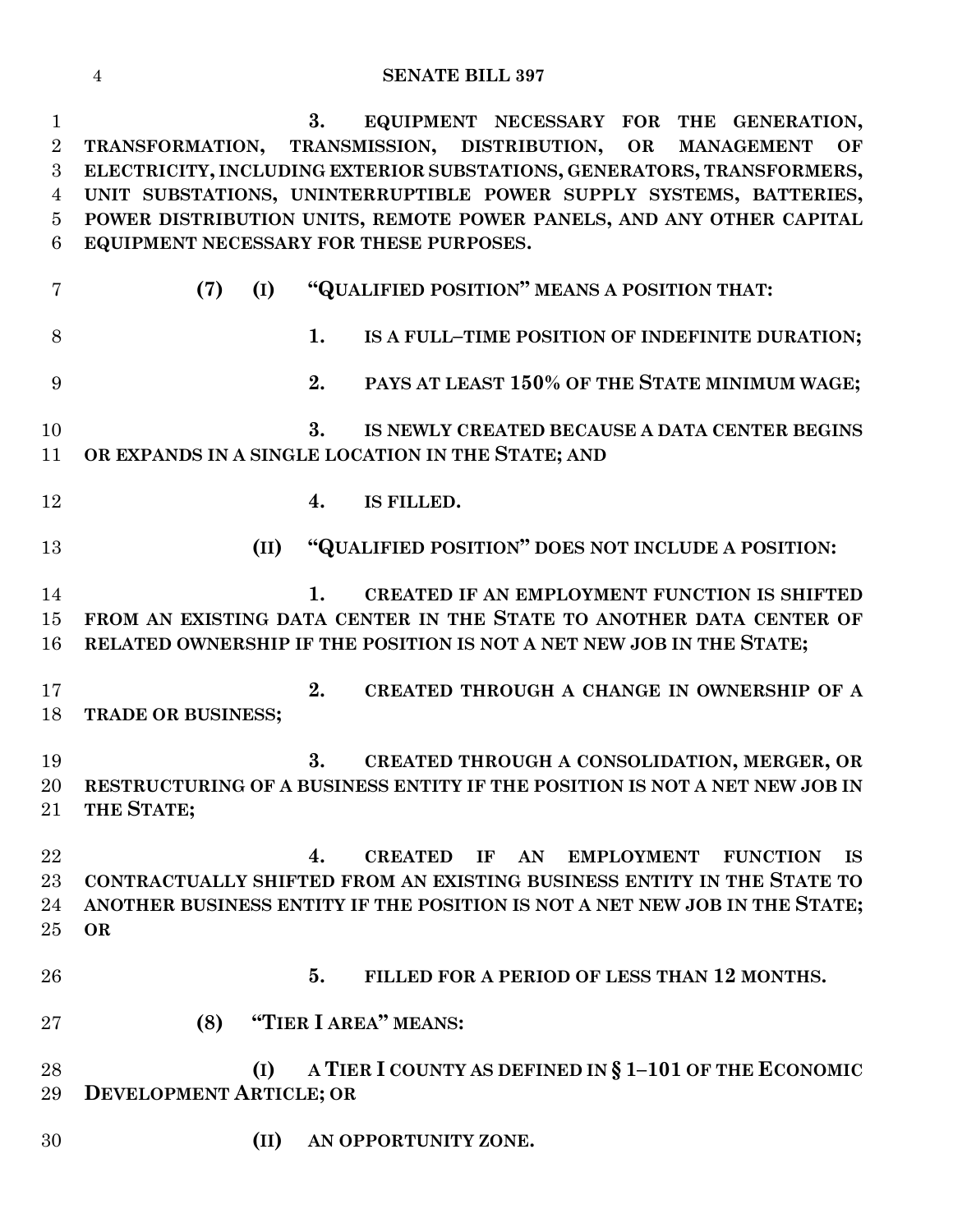**(B) THE SALES AND USE TAX DOES NOT APPLY TO THE SALE OF QUALIFIED DATA CENTER PERSONAL PROPERTY FOR USE AT A QUALIFIED DATA CENTER IF THE BUYER PROVIDES THE VENDOR WITH EVIDENCE OF ELIGIBILITY FOR THE EXEMPTION ISSUED BY THE COMPTROLLER.**

 **(C) (1) TO QUALIFY FOR THE SALES AND USE TAX EXEMPTION UNDER SUBSECTION (B) OF THIS SECTION, AN INDIVIDUAL OR A CORPORATION SHALL FILE AN APPLICATION FOR AN EXEMPTION CERTIFICATE WITH THE DEPARTMENT.**

**(2) THE APPLICATION MUST:**

 **(I) DEMONSTRATE THAT THE APPLICANT INTENDS TO MEET THE REQUIREMENTS OF A QUALIFIED DATA CENTER; AND**

 **(II) INCLUDE ANY INFORMATION THE DEPARTMENT REQUIRES TO EVIDENCE THE CAPACITY AND INTENTION OF THE APPLICANT TO FULFILL THE COMMITMENTS SET FORTH IN THE APPLICANT'S APPLICATION.**

 **(3) IF, BASED ON THE INFORMATION AND SUPPORTING DOCUMENTATION PROVIDED IN THE APPLICATION, THE DEPARTMENT DETERMINES THE APPLICANT IS ELIGIBLE FOR THE SALES AND USE TAX EXEMPTION UNDER SUBSECTION (B) OF THIS SECTION, THE DEPARTMENT SHALL CERTIFY THE ELIGIBILITY OF THE APPLICANT.**

 **(D) (1) EACH YEAR, THE DEPARTMENT SHALL PROVIDE THE COMPTROLLER WITH A LIST OF INDIVIDUALS AND CORPORATIONS THAT THE DEPARTMENT DETERMINES ARE ELIGIBLE FOR THE SALES AND USE TAX EXEMPTION UNDER SUBSECTION (B) OF THIS SECTION.**

 **(2) WITHIN 30 DAYS AFTER RECEIVING THE LIST DESCRIBED IN PARAGRAPH (1) OF THIS SUBSECTION, THE COMPTROLLER SHALL ISSUE TO EACH INDIVIDUAL AND CORPORATION LISTED A CERTIFICATE OF ELIGIBILITY FOR THE SALES AND USE TAX EXEMPTION UNDER SUBSECTION (B) OF THIS SECTION.**

 **(3) (I) THE CERTIFICATE OF ELIGIBILITY ISSUED UNDER PARAGRAPH (2) OF THIS SUBSECTION:**

 **(I) 1. MUST BE RENEWED EACH YEAR; AND (II) 2. EXCEPT AS PROVIDED IN SUBPARAGRAPH (II) OF THIS** 

**PARAGRAPH, MAY NOT BE RENEWED FOR MORE THAN 10 CONSECUTIVE YEARS.**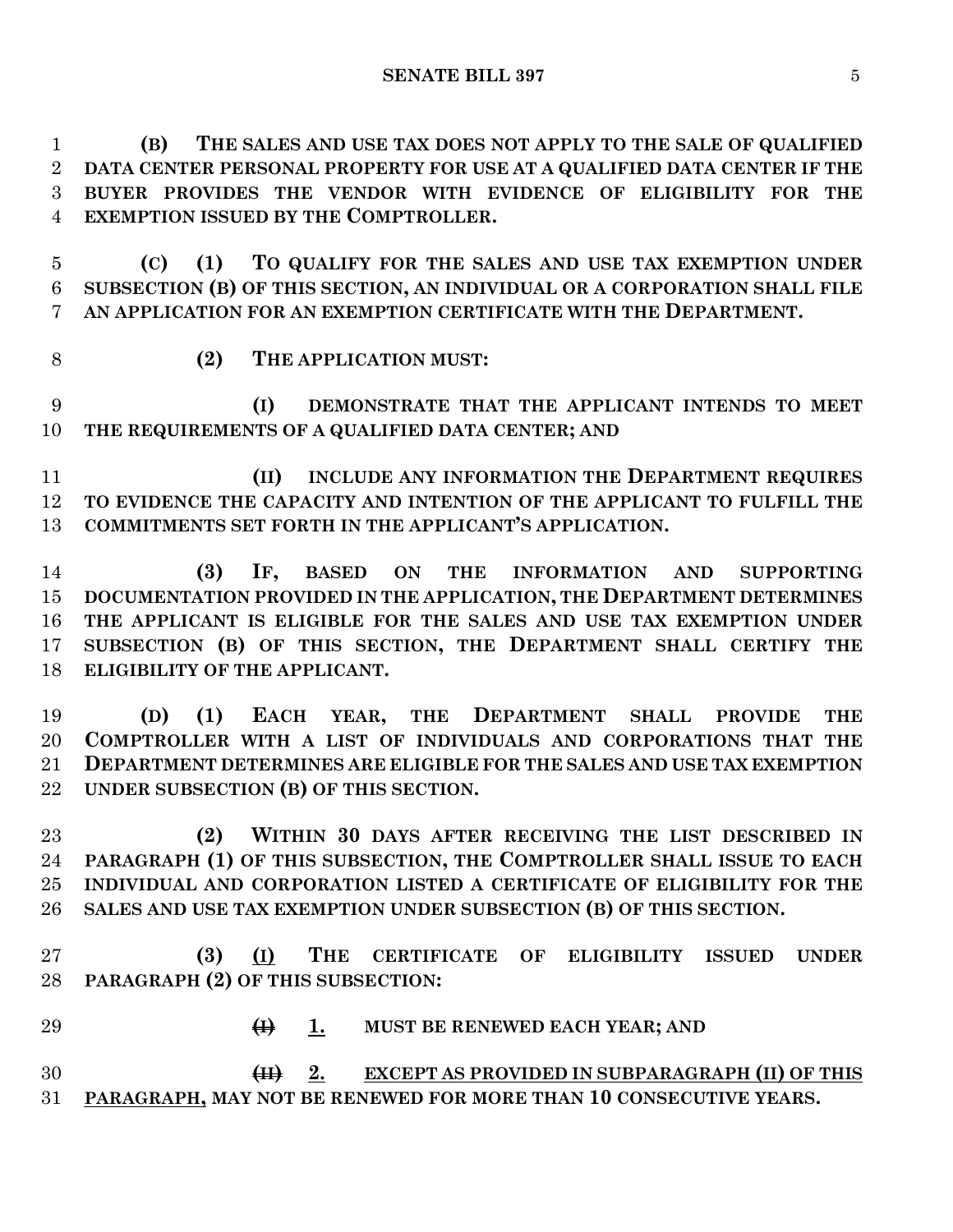**(II) IF THE INDIVIDUAL OR CORPORATION INVESTS AT LEAST \$250,000,000 IN QUALIFIED DATA CENTER PERSONAL PROPERTY, THE CERTIFICATE OF ELIGIBILITY MAY BE RENEWED FOR UP TO 20 CONSECUTIVE YEARS. (E) FOR AT LEAST 3 YEARS AFTER THE TERMINATION OF A CERTIFICATE ISSUED UNDER SUBSECTION (D) OF THIS SECTION, EACH INDIVIDUAL OR CORPORATION THAT RECEIVES THE CERTIFICATE SHALL: (1) MAINTAIN A RECORD OF: (I) THE AMOUNT OF SALES AND USE TAX THAT WAS NOT PAID AS A RESULT OF THE CERTIFICATE; (II) THE NUMBER OF QUALIFIED POSITIONS CREATED; AND (III) THE INVESTMENT IN QUALIFIED DATA CENTER PERSONAL PROPERTY; AND (2) ALLOW THE DEPARTMENT TO INSPECT THE RECORDS DESCRIBED IN ITEM (1) OF THIS SUBSECTION. (F) (1) THE DEPARTMENT MAY REVOKE A CERTIFICATE OF ELIGIBILITY UNDER SUBSECTION (D) OF THIS SECTION IF ANY REPRESENTATION MADE IN CONNECTION WITH THE APPLICATION FOR THE CERTIFICATE IS DETERMINED BY THE DEPARTMENT TO HAVE BEEN FALSE WHEN MADE OR IF THE APPLICANT HAS FAILED TO FULFILL THE APPLICANT'S COMMITMENTS UNDER THE APPLICATION. (2) THE REVOCATION MAY BE IN FULL OR IN PART AS THE DEPARTMENT MAY DETERMINE. (3) THE INDIVIDUAL OR CORPORATION SHALL HAVE AN OPPORTUNITY TO APPEAL ANY REVOCATION TO THE DEPARTMENT BEFORE NOTIFICATION OF THE COMPTROLLER. (4) THE COMPTROLLER MAY MAKE AN ASSESSMENT AGAINST THE INDIVIDUAL OR CORPORATION TO RECAPTURE ANY AMOUNT OF SALES AND USE TAX THAT THE INDIVIDUAL OR CORPORATION HAS NOT PAID AS A RESULT OF AN EXEMPTION UNDER SUBSECTION (B) OF THIS SECTION.** SECTION 2. AND BE IT FURTHER ENACTED, That the Laws of Maryland read as follows: **Article – Tax – Property**